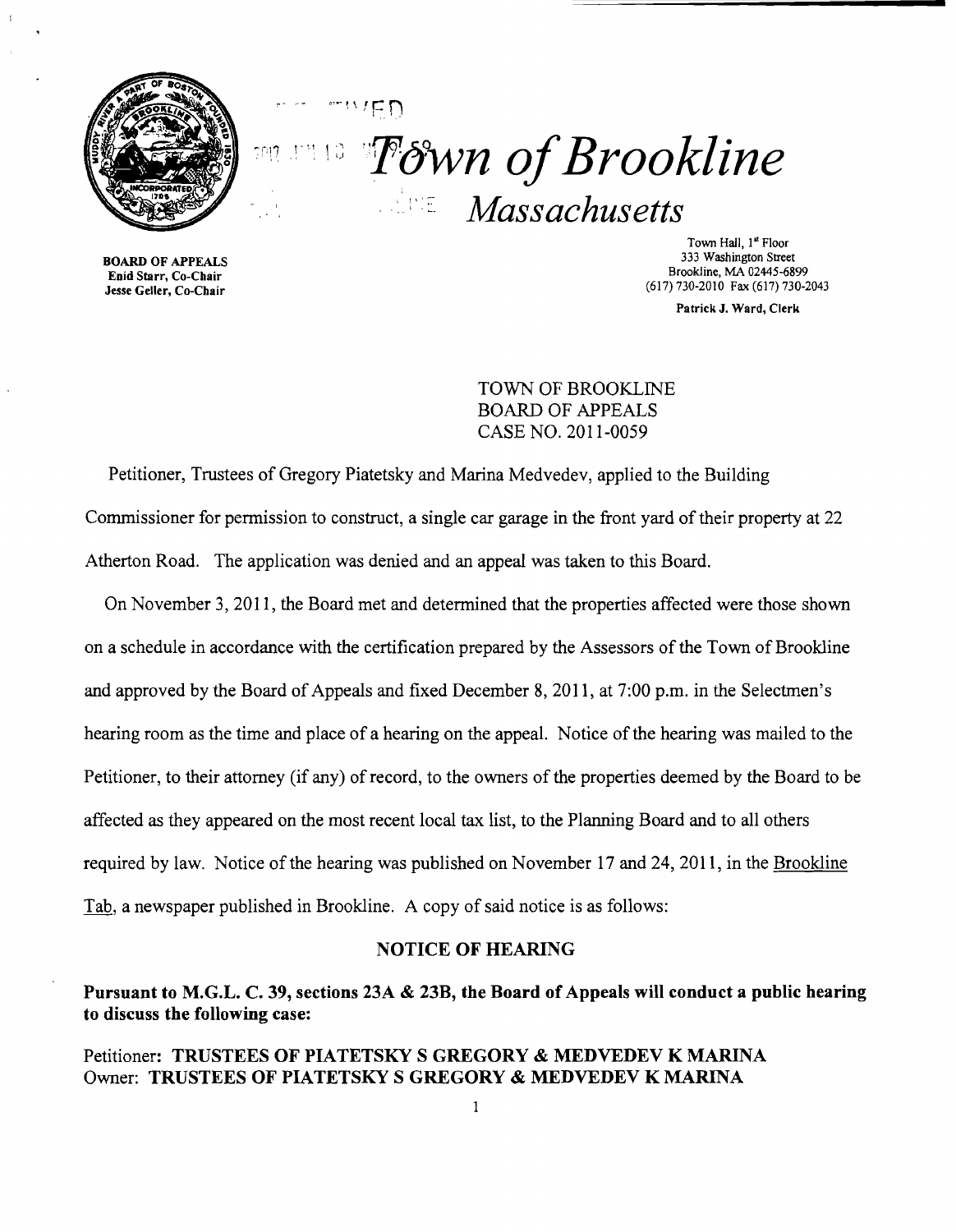Location of Premises: **22 ATHERTON RD**  Date of Hearing: **December 8, 2011**  Time of Hearing: **7:00 p.m.**  Place of Hearing: **Selectmen's Hearing Room, 6th Floor** 

A public hearing will be held for a variance and/or special permit from:

- **1. 5.43; Exceptions to Yard and Setback Regulations, special permit required.**
- **2.5.53; Accessory Buildings in Front Yards, variance required.**
- **3. 6.04.4.f; Design of All Off-Street Parking Facilities, special permit required.**
- **4.** 6.04~5.c.I&2; **Design of All Off-Street Parking Facilities, variance required.**
- **5.6.04.12; Design of All Off-Street Parking Facilities, special permit required.**
- **6. 8.02.2; Alteration or Extension, special permit required.**

of the Zoning By-Law to construct a garage with associated accoutrements in the front yard at **22**  ATHERTON RD.

Said premise located in a **T-5 (two-family) residence district.** 

*Hearings, once opened, may be continued by the Chair to a date and time certain. No further notice will be mailed to abutters or advertised in the TAB. Questions regarding whether a hearing has been continued, or the date and time ofany hearing may be directed to the Zoning Administrator at* 617-734 *2134 or check meeting calendar* 

*at:http://calendars.town. brookline. ma. uslMasterTownCalandarl?FormID=158.* 

The Town of Brookline does not discriminate on the basis of disability in admission to, access to, or *operations ofits programs, services or activities. Individuals who need auxiliary aids for effective communication in programs and services of the Town of Brookline are invited to make their needs known to the ADA Coordinator, Stephen Bressler, Town ofBrookline,* **11** *Pierce Street, Brookline, MA 02445. Telephone:* **(617)** *730-2330,. TDD* **(617)** *730-2327.* 

## **Enid Starr Jesse Geller Robert De Vries**

At the time and place specified in the notice, this Board held a public hearing. Present at the

hearing was Chairman, Jesse Geller and Board Members, Jonathan Book and Christopher Hussey. The

case was presented by the architect for the petitioner, Mr. Phillip Kramer of 84 Davis Avenue,

Brookline, MA. The owners, Mr. Piatetsky and Ms. Medvedev were also present.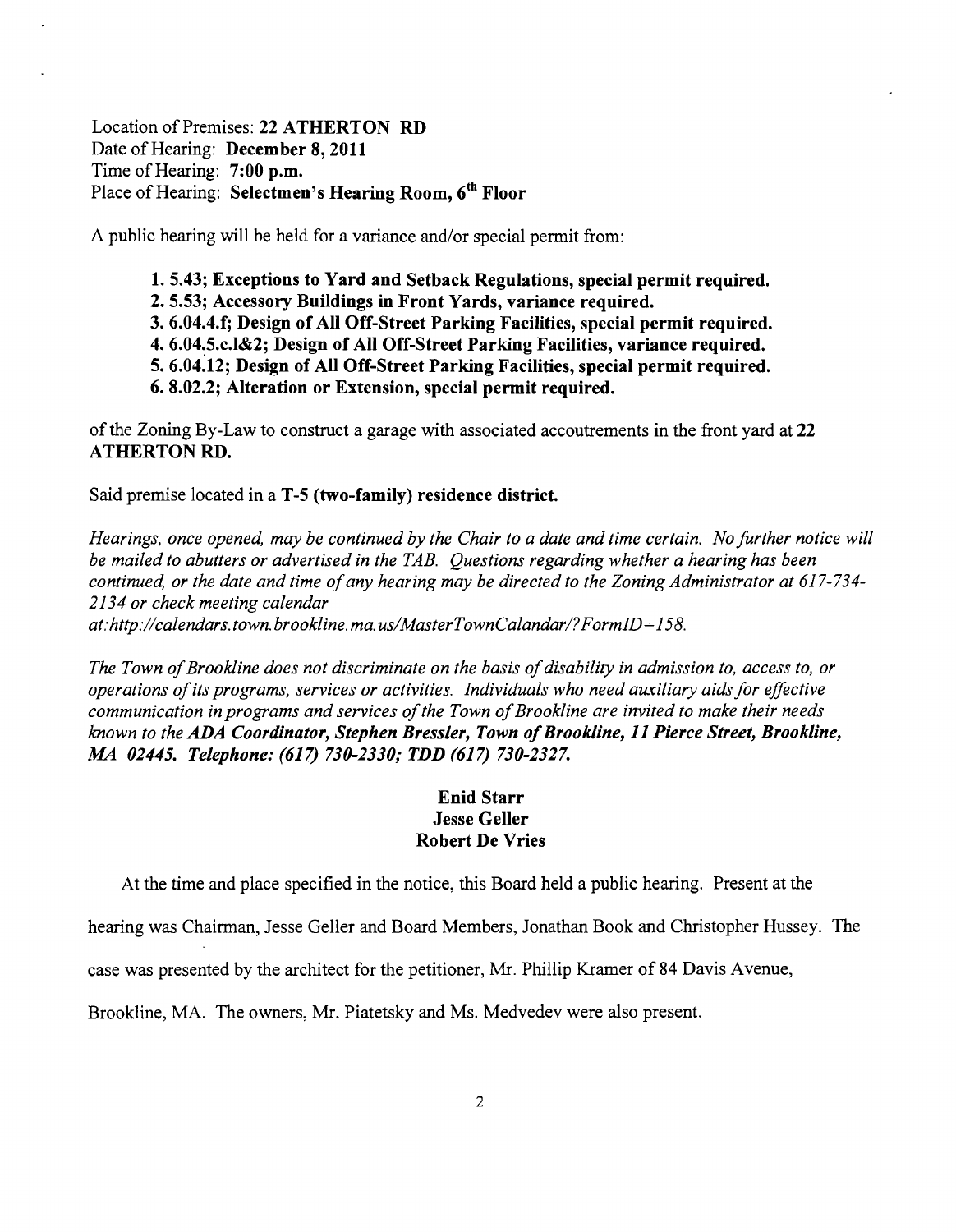Mr. Kramer described the site and neighborhood of 22 Atherton Road as a  $2\frac{1}{2}$  story shingle style duplex. The home was built in 1900. Located near the intersection of Atherton Road and Summit Avenue near Coolidge Comer, it is located on the "high side" of the street. The front yard has a significant slope and has terraced landscaping. The home is accessed by a steep front stair and there is an existing single car garage built into the grade in front of the house on the northern side of the property. There is resident permit parking on the opposite side of the street, and no parking allowed on the 22 Atherton side.

Mr. Kramer said that his clients are proposing to construct a second single car garage recessed into the grade in the front yard. The new garage will be located on the inside of the existing stairway in the terraced landscaping and will be 27' away from the existing garage. The existing stairway will be replaced with a new stairway. The existing garage is constructed of concrete and is 10'6" high and measures 10' x 20' and does not currently have a door. The new garage will be slightly larger to accommodate one vehicle as well as storage for refuse and recycling containers. The garage will be constructed of concrete and will be 11'6' high and will measure 13' x 20'. He said that his clients are proposing to install matching new doors on both garages. The existing curb cut is 10' 10" wide and the proposed new curb cut will measure 9'2" wide for a total curb cut width of 20'. Alternatively, the existing curb cut may be reduced to 10'-0" and the new one built at 10'-0". Either way, the total curb cut will not exceed 20'-0", and will be subject to the review and approval of the Assistant Director of Regulatory Planning. The curb cuts will not be collocated.

Mr. Kramer said that he and his clients are before the Board seeking relief for construction of the garage in the front yard and parking in the front yard set-back. He said that his clients are proposing counterbalancing amenities as required for relief under **Section 5.43** of the By-Law. These amenities would include the installation of a matching garage door on the existing garage, improved plantings on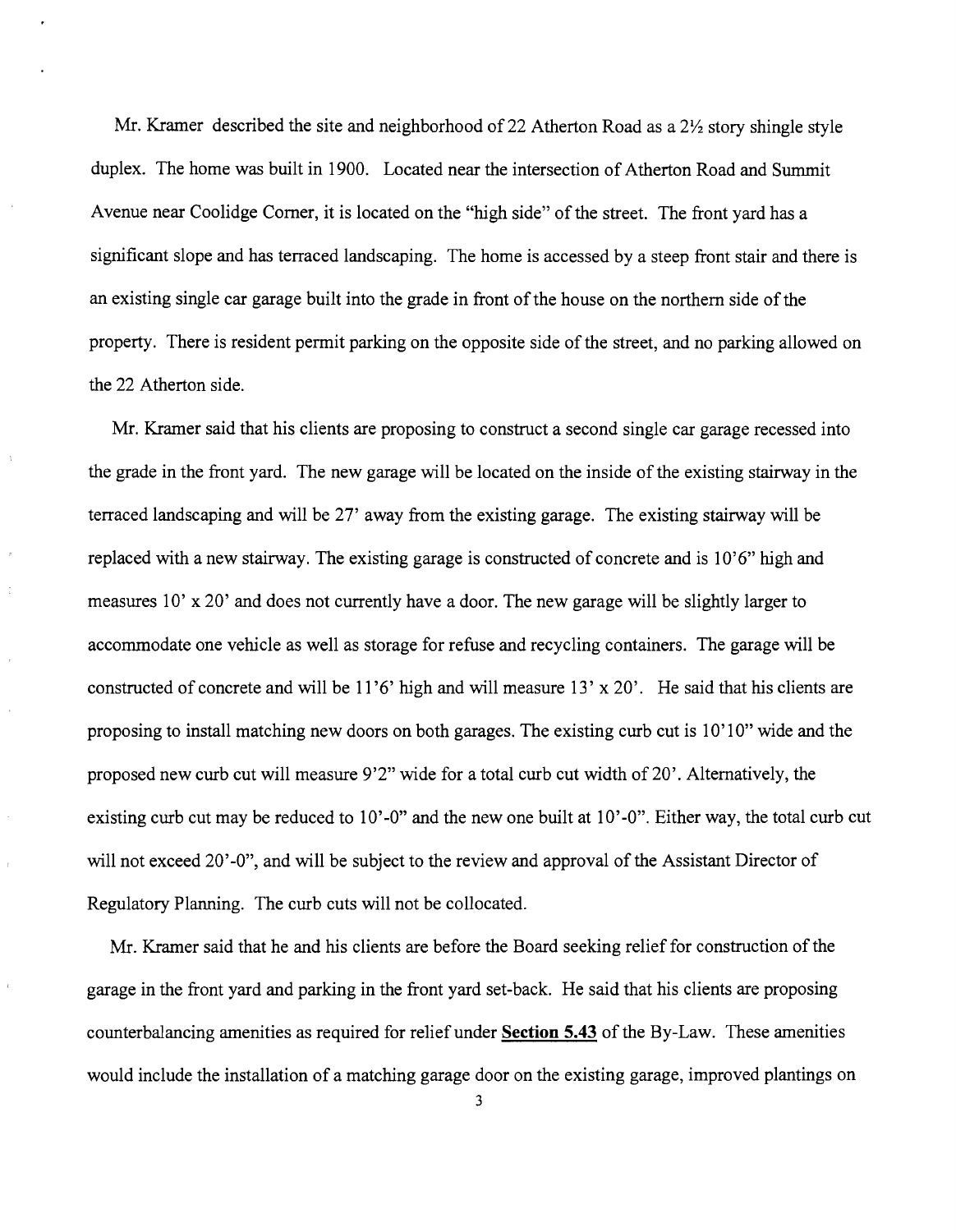the terraces, new plantings on the neighbor's side of both garages, and additional plantings on top of the new garage. Mr. Kramer also said that his clients are proposing to provide mirrors on both sides of the garage to give the driver a clear sightline of the sidewalk in both directions and install a raised dot sidewalk texture at both sides of the garage to alert pedestrians to the presence of the garage. He said these measures will be installed on the existing garage as well.

Board Member Hussey inquired as to whether the petitioners considered a wider garage. Mr. Kramer responded that they had but decided on a smaller scale so as not to draw attention from the architectural integrity of the home. Board Member Book asked whether the petitioner had considered the

recommendation from the Planning Board regarding matching the rooflines of both garages. Mr.

Kramer responded that they had and his clients intend to incorporate the recommendations.

Chairman Geller asked whether anyone in attendance wished to speak in favor of or against the

proposal. No one rose to speak.

Courtney Synowiec, planner, provided the findings of the Planning Board.

## **Section 5.53** - Accessory Buildings in Front Yard Setback

No accessory buildings shall be built within the front yard setback. Under Section 5.43, the Board of Appeals may waive yard and setback requirements by *special permit* if the applicant provides counterbalancing amenities. Should the Board of Appeals find that Section 5.43 is applicable to Section 5.53, the applicant is proposing to provide new landscaping in the front yard terraces as well as vehicular safety devices as counterbalancing amenities (see memorandum attached to the Planning Board Report and incorporated herein by reference).

## **Section 6.04** - Design of Off-Street Parking Facilities

Section 6.04.4.f – Pedestrian safety requirements designed to ensure adequate sight lines and the safety of pedestrians, as well as other vehicles, must be met. Although the spaces are not collocated and the garage doors are set at the sidewalk line, there are no plantings or topographical obstructions to block the sight lines on either side of the garages. Although garages are somewhat atypical to Atherton Road, parking areas with three or more spaces are common to the neighborhood.

Section  $6.04.5.c.1\&2$  – Front and Side Yard Setbacks for Parking

| <b>Dimensional Requirements</b> | Required |     | Existing   Proposed | <b>Relief</b>   |
|---------------------------------|----------|-----|---------------------|-----------------|
| Front Yard Setback              |          | n/a |                     | Special Permit* |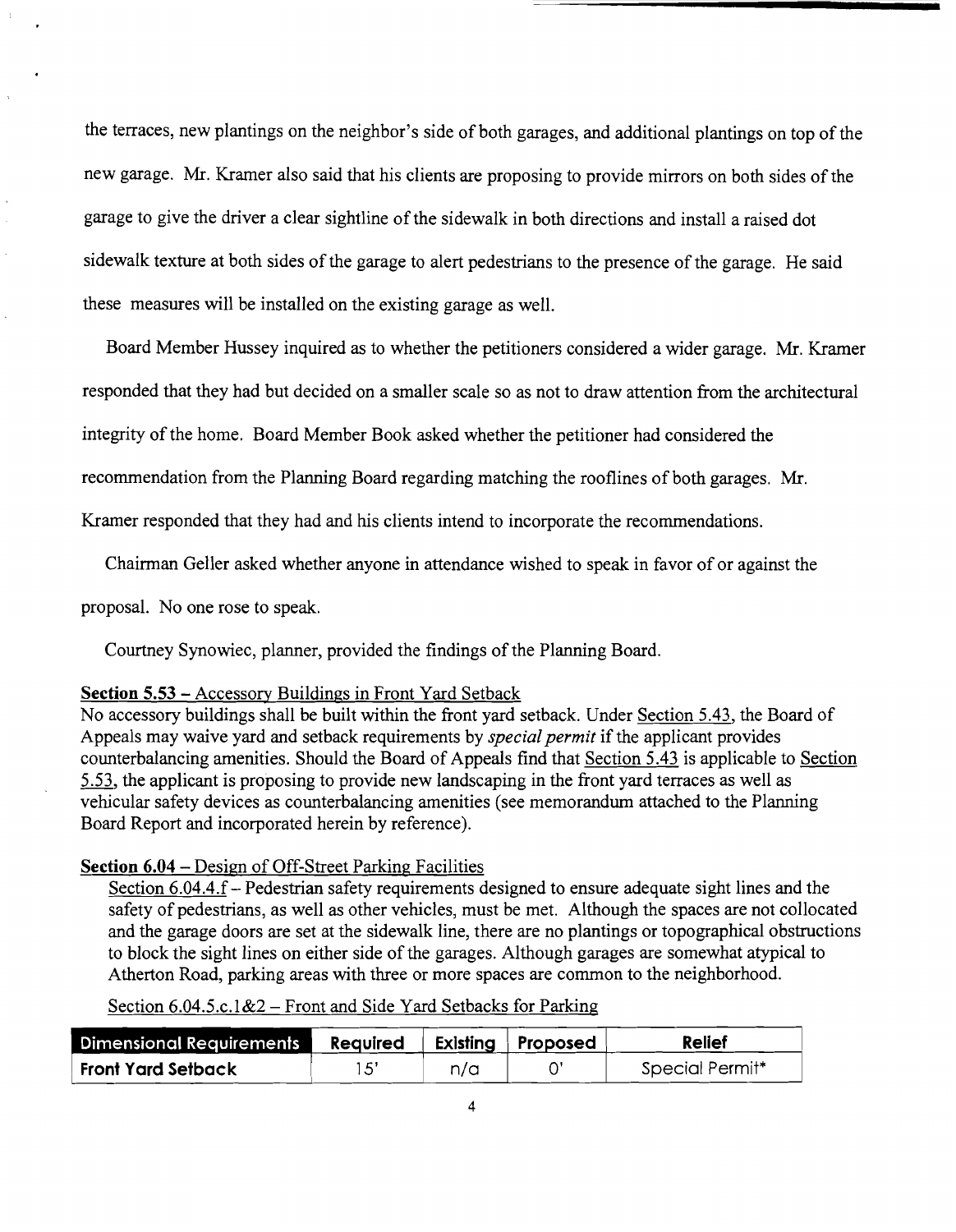| <b>Side Yard Setback</b> | n/a | יימי־ | Complies |  |
|--------------------------|-----|-------|----------|--|
|                          |     |       |          |  |

\*Under Section 6.04.12 , the Board of Appeals may waive, by special permit, dimensional requirements for parking facilities to serve existing structures or uses.

#### **Section 8.02.2** – Alteration or Extension

A special permit is required to alter a pre-existing non-conforming structure or use.

Ms. Synowiec reported that the Planning Board was sympathetic to this proposal and the applicant's desire to have two parking spaces to serve a fairly substantial two-family structure. The existing garage is undersized for modem vehicles and also does not contain sufficient area to store the refuse and recycling bins, thereby requiring the bins to be stored at the top of the steep stairs next to the home and carried down to street level for pickup. Although the Planning Board generally prefers parking spaces to be collocated, they felt the "book ended" garages were more appropriate for this property and would have a more harmonious appearance with the streetscape. To further encourage harmony with the streetscape, the Planning Board would like the applicant to move the proposed planter atop the new garage to be closer to the edge of the garage so that it will be more visible to the street as well as consider climbing vines on the new garage to help it blend into the landscape. The Planning Board would also like a matching planter to be installed atop the existing garage if the structure can bear the load. Finally, the Planning Board would like the applicant to consider redesigning the roofline of the proposed garage so that it is flat (without the pediment) so the new garage will match the old garage more closely and have a consistent appearance. Therefore, the Planning Board recommended approval of the plans by Phil Kramer, dated 11/22/11, subject to the following conditions:

- 1. Prior to the issuance of a building permit, final plans and elevations for the garage indicating all salient dimensions and materials shall be submitted subject to the review and approval of the Assistant Director of Regulatory Planning.
- 2. Prior to the issuance of a building permit, the applicant shall submit a final site plan indicating the locations of any new plantings, planters atop both garages (if structurally feasible), curb cuts and safety devices subject to the review and approval of the Assistant Director of Regulatory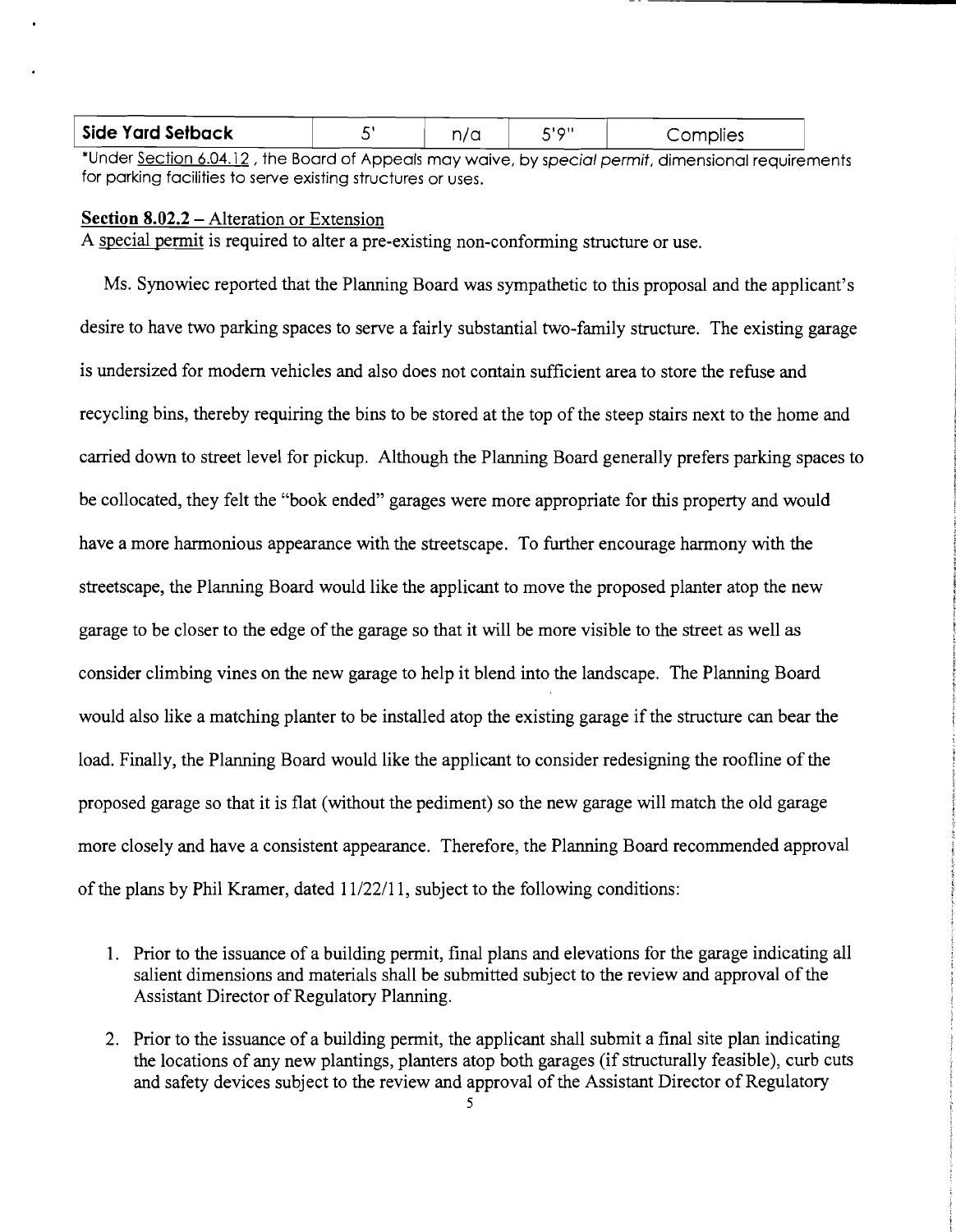#### Planning.

3. Prior to the issuance of a building permit, the applicant shall submit to the Building Commissioner for review and approval for conformance to the Board of Appeals decision: I) a final site plan stamped and signed by a registered engineer or land surveyor; 2) final building elevations stamped and signed by a registered architect; and 3) evidence that the Board of Appeals decision has been recorded at the Registry of Deeds.

The Chairman then called upon Michael Shepard, Building Commissioner, for the report from the Building Department. Mr. Shepard reported that the Building Department is supportive of the proposal.. He said that the construction of the garage would remove another vehicle from the street. Mr. Shepard reported that due to the topography of the site, another location for the garage is impractical. He said that the Architect has provided a design that will not detract from the existing home and they have included safety measures to help protect passersby.

During deliberations, Board Members Book and Hussey stated that they were satisfied that the proposal satisfied the requirements for relief and they would support the grant of the requested relief. Chairman Geller while also in support stated that he had fundamental issues with garages in the front yard and it could not help but detract from the original architecture of the home. All Board Members recognized that similar accommodations have been made along this section of the road.

The Board, having deliberated on this matter and having considered the foregoing testimony, concluded that it was desirable to grant special permit relief from **Section 5.43, 6.04.12 and 8.02.2** of the Town of Brookline Zoning By-Law. The Board also made the following specific findings pursuant to **Section 9.05** of the Zoning By-Law:

- a. The specific site is an appropriate location for such a use, structure, or condition.
- b. The use as developed will not adversely affect the neighborhood.
- c. There will be no nuisance or serious hazard to vehicles or pedestrians.